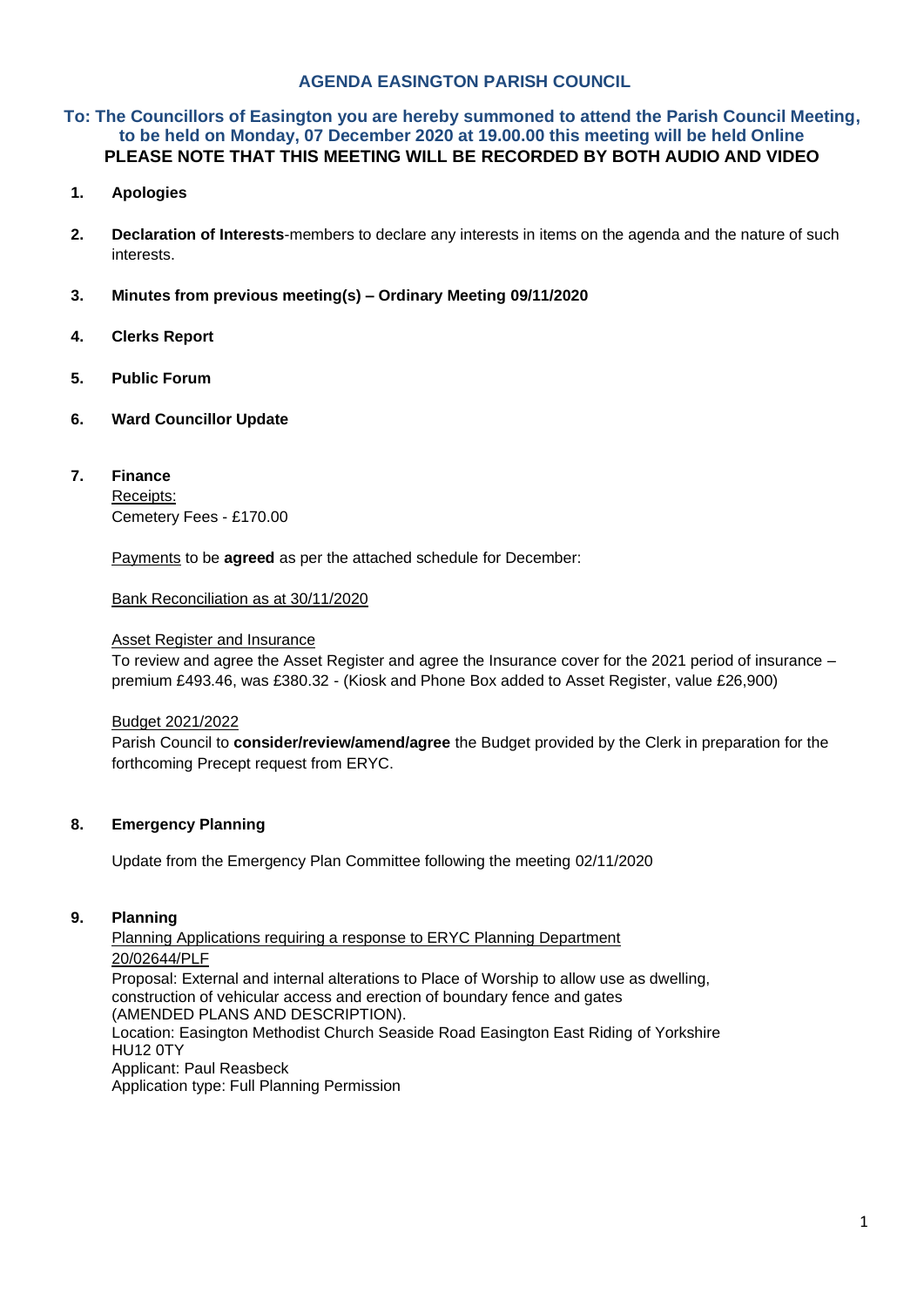Planning Decision(s) 20/00005/ENFORC Proposal: Appeal against Location: Salty Dogs, Easington Road, Kilnsea, East Riding of Yorkshire, HU12 0UB, Appellant Martin and Tracey Fisher Appeal Start Date: 26 February 2020 Appeal Type: Enforcement notice Appeal Process: Written Representations Decision: Planning Inspectorate have decided to dismiss the above appeal.

20/03319/TCA Location: Gable Ends High Street Easington East Riding of Yorkshire HU12 0TS Applicant: Mr K Walker Proposal: Tree Removal and Lopping within Tree Conservation Area. To discuss and agree PC regarding application. Decision: ERYC, **raise NO objections** 

## **10. Policies and Procedures**

To **review/discuss/adopt** the following revised policies:

Standing Orders (copies sent via email for consideration) Financial Regulations (copies sent via email for consideration)

## **11. Community Issues**

#### Recycling Bin

See correspondence string received – discuss/propose/agree action

**Traffic** Issues with Parking/Speeding vehicles – discuss/consider courses of action

#### **12. Correspondence (previously circulated to Councillors via Email)** Emails

## *ERYC* **–**

20/11/2020 – Gareth Naidoo – Overview & Scrutiny Committee – Topics? 23/11/2020 – Suzanne Taylor – Community Emergency Plan – Contact Information? 26/11/2020 – David Tucker, email re Easington Autos 27/11/2020 – David Woodmansey – ASB Statistics

*ERNLLCA* **–**

19/11/2020 – Newsletter 11

*Other –*

10/11/2020 – SHAPE, Peter Hirschfeld, Defra, Drainage Survey etc 16/11/2020 – Simon, Enviro-friendly – Recycling Bins (see Community Issues) 24/11/2020 – SHAPE, Peter Hirschfeld, Minutes/Agenda, Meeting 26/11/2020 25/11/2020 – Letter from, MOP, Concerns regarding Easington Autos, and recent and previous Fire(s) 30/11/2020 – Letter from, MOP, re positioning of a Tree

## **13. Items for the Next Agenda**

# **14. Date and Time of next meeting**

# **Public and Press are welcome to attend this meeting**